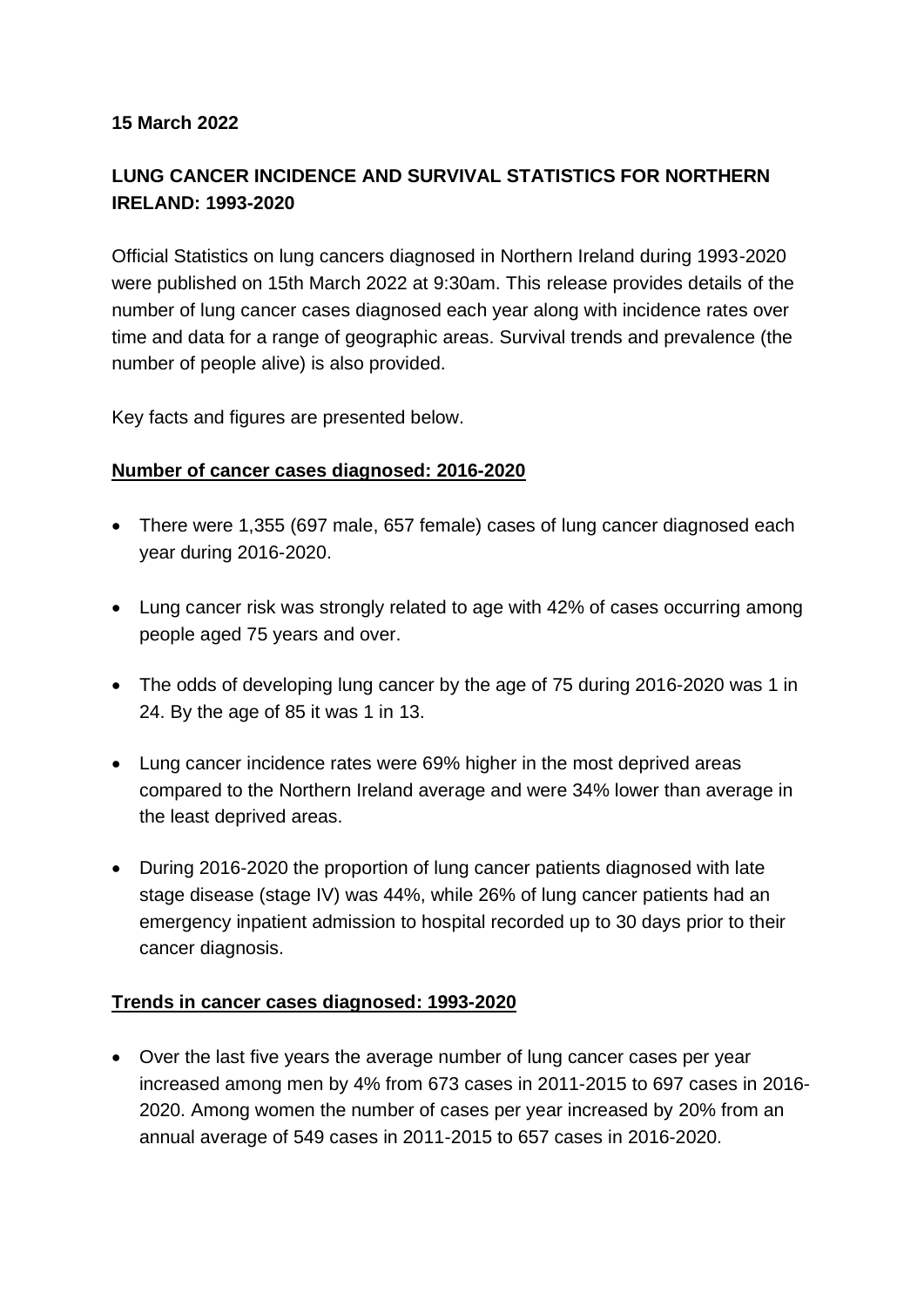• After removing the effect of changes in the age and size of the population over time, lung cancer incidence rates among males decreased by 8% between 2011- 2015 and 2016-2020. In contrast, lung cancer incidence rates in females increased by 10% between 2011-2015 and 2016-2020.

## **Cancer survival: 2011-2015**

- Among lung cancer patients diagnosed during 2011-2015, one-year net survival after diagnosis was 36%, while five-year net survival was 14%.
- Cancer survival improved significantly between 2006-2010 and 2011-2015 among women with five-year survival increasing from 11% to 17%.
- Lung cancer survival varied considerably depending upon age at diagnosis. For patients diagnosed in 2011-2015 five-year survival ranged from 25% for 15-54 year olds to 7% for 75+ year olds.
- Stage at diagnosis remains the biggest factor in lung cancer survival. Five-year survival for patients diagnosed in 2011-2015 was 1% for late stage lung cancer, compared to 50% for early stage.

## **Cancer prevalence: 2020**

• At the end of 2020 there were 2,627 people living in Northern Ireland who had been diagnosed with lung cancer since 1996 (i.e. over the last 25 years). Of these 47.0% were male, 40.4% were aged 75 and over and 27.1% had been diagnosed in the previous year.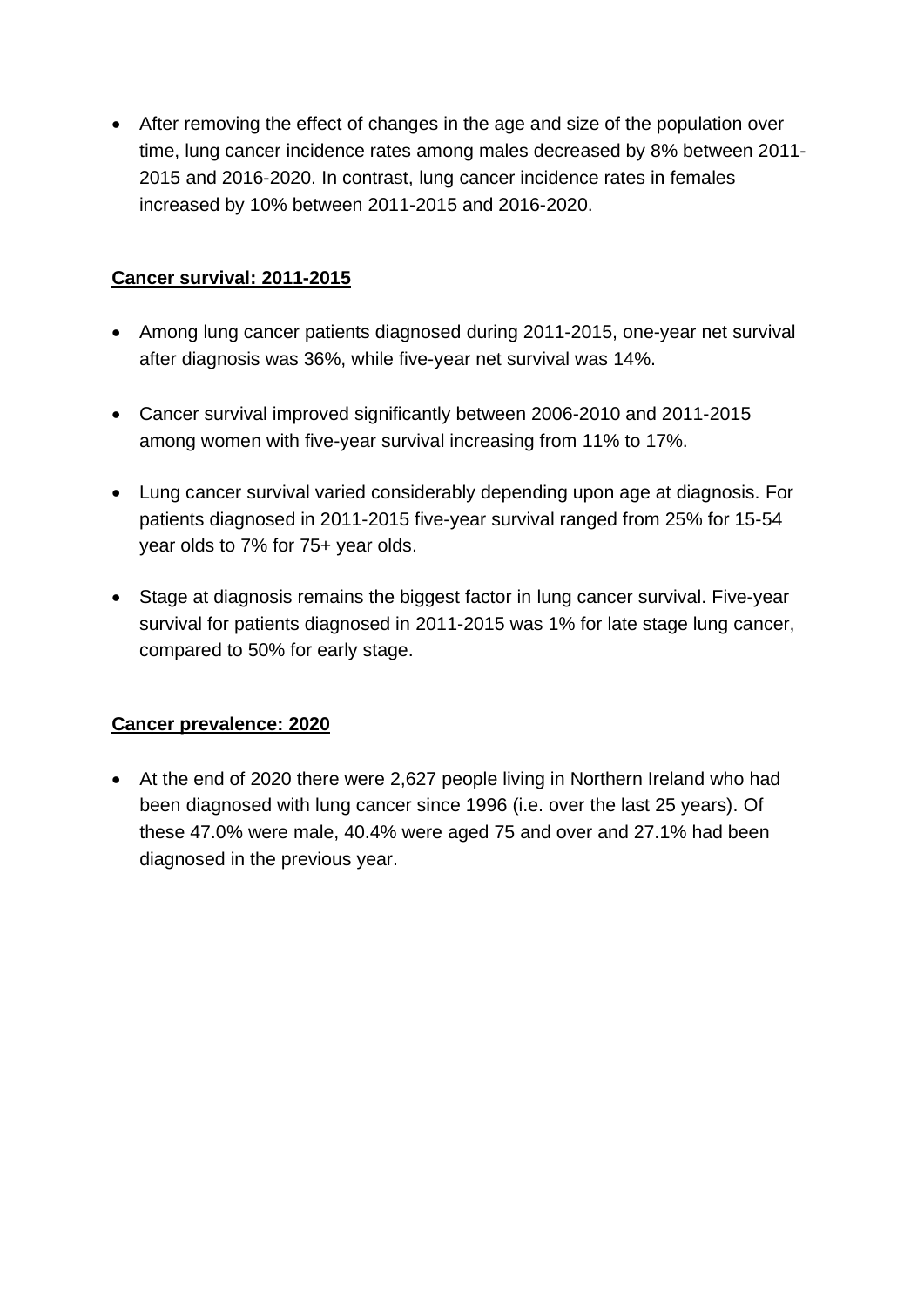# **IMPACT OF COVID-19 ON LUNG CANCER INCIDENCE AND SURVIVAL**

Due to the Covid-19 pandemic, which began in 2020, a further report has been compiled detailing how incidence and survival from lung cancer has changed between April-December 2018-2019 and 2020 thereby providing an overview of the impact of the pandemic on lung cancer patients and cancer services in general.

Key facts and figures from this report are presented below.

Comparing the April-December 2020 period when Covid-19 was present to the equivalent April-December period in 2018-2019:

- The number of cases of lung cancer decreased by 7% from 1,029 per year in 2018-2019 to 952 in 2020.
- The decrease was greater among females (12% decrease from 503 to 441 cases per year) than males (3% decrease from 527 to 511 per year).
- Among people aged 65 to 74 the number of cases of lung cancer decreased by 14% from 366 per year in 2018-2019 to 313 in 2020. Between the same two time periods the number of cases among people aged 75 and over decreased by 3% from 432 per year to 418.
- Among residents of the most deprived areas the number of cases of lung cancer decreased by 6% from 282 per year in 2018-2019 to 266 in 2020. Between the same two time periods the number of cases among residents of the least deprived areas decreased by 22% from 162 per year to 127.
- The number of lung cancer cases diagnosed pathologically decreased by 16% from 697 per year in 2018-2019 to 585 in 2020, while the number of cases diagnosed clinically increased by 9% from 328 per year to 358. This represents a significant decrease in the proportion of cases diagnosed pathologically: from 68% in 2018-2019 to 61% in 2020.
- The number of lung cancer cases diagnosed at Stage I decreased by 18% from 196 per year in 2018-2019 to 160 in 2020. Between the same two time periods the number of cases diagnosed at Stage IV increased by 4% from 439 per year to 456. This represents a significant increase in the proportion of cases diagnosed with stage IV disease: from 43% in 2018-2019 to 48% in 2020.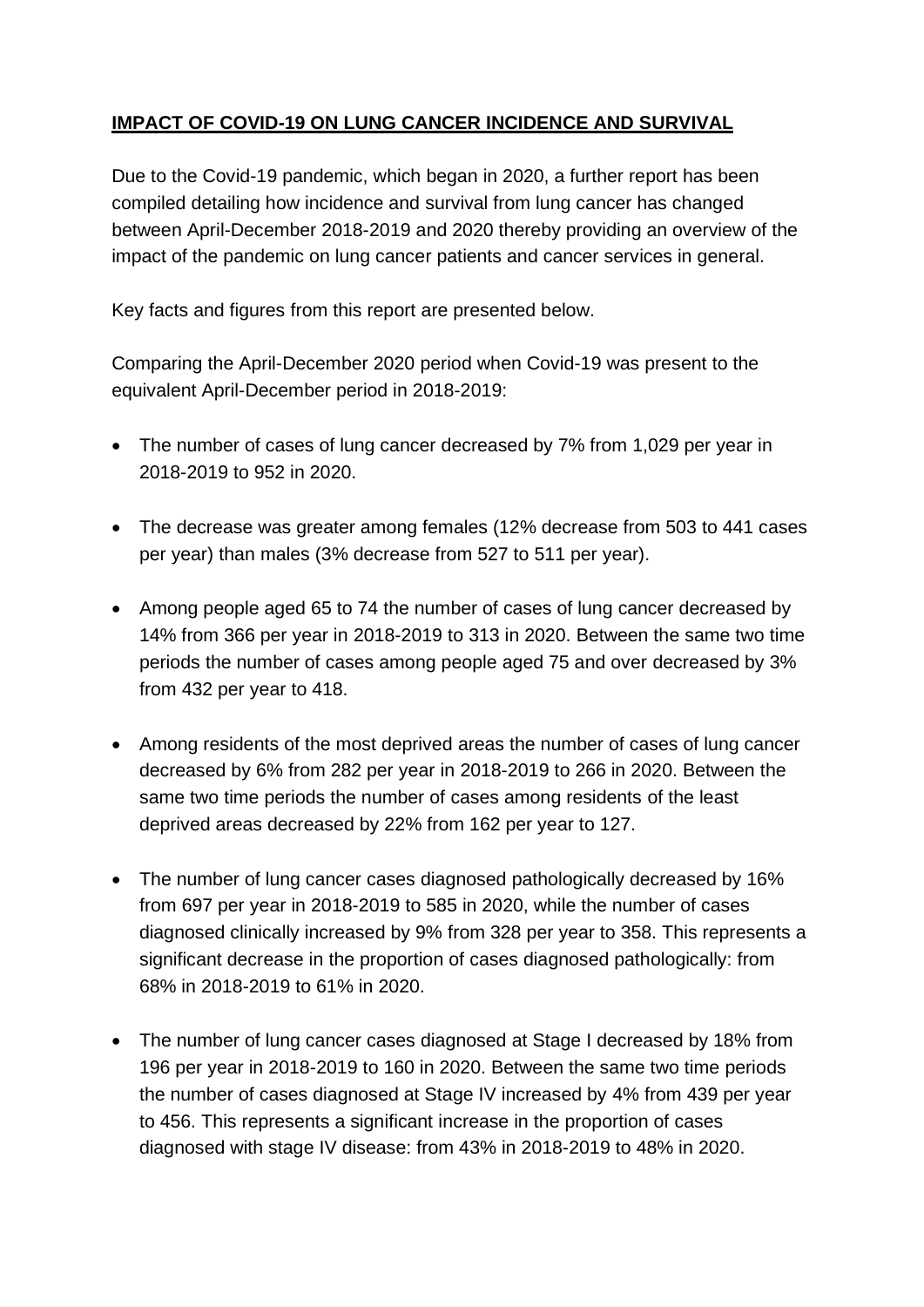- The number of cases of lung cancer where the patient had an emergency admission recorded as the most recent hospital admission type up to 30 days prior to diagnosis increased by 3% from 275 per year in 2018-2019 to 283 in 2020.
- The proportion of lung cancer patients receiving treatment within six months of diagnosis decreased from 54% among those diagnosed in April-December 2018- 2019 to 46% among those diagnosed in April-December 2020. Specifically:
	- o The proportion receiving surgery decreased from 12% in 2018-2019 to 8% in 2020.
	- o The proportion receiving chemotherapy did not change between 2018-2019 and 2020, with 23% of patients receiving this treatment type.
	- o The proportion receiving radiotherapy decreased from 34% in 2018-2019 to 27% in 2020.
- Observed survival (which considers death from any cause) among lung cancer patients one month after diagnosis decreased from 87% among those diagnosed in April-December of 2018-2019 to 83% among those diagnosed in April-December of 2020, while three-month survival decreased from 70% to 63%.
- Net survival (which only considers deaths related to cancer) among lung cancer patients one month after diagnosis decreased from 88% among those diagnosed in April-December of 2018-2019 to 84% among those diagnosed in April-December of 2020, while three-month net survival decreased from 72% to 65%.
- During 2020 there were a total of 45 deaths from Covid-19 among lung cancer patients diagnosed at any point since 1993. Among the patients who died of Covid-19, 22 were diagnosed with lung cancer in 2020, while 12 were diagnosed in 2019.
- Excluding the first quarter of each year the number of deaths from lung cancer increased by 0.9% from 778 per year in 2018-2019 to 785 in 2020.